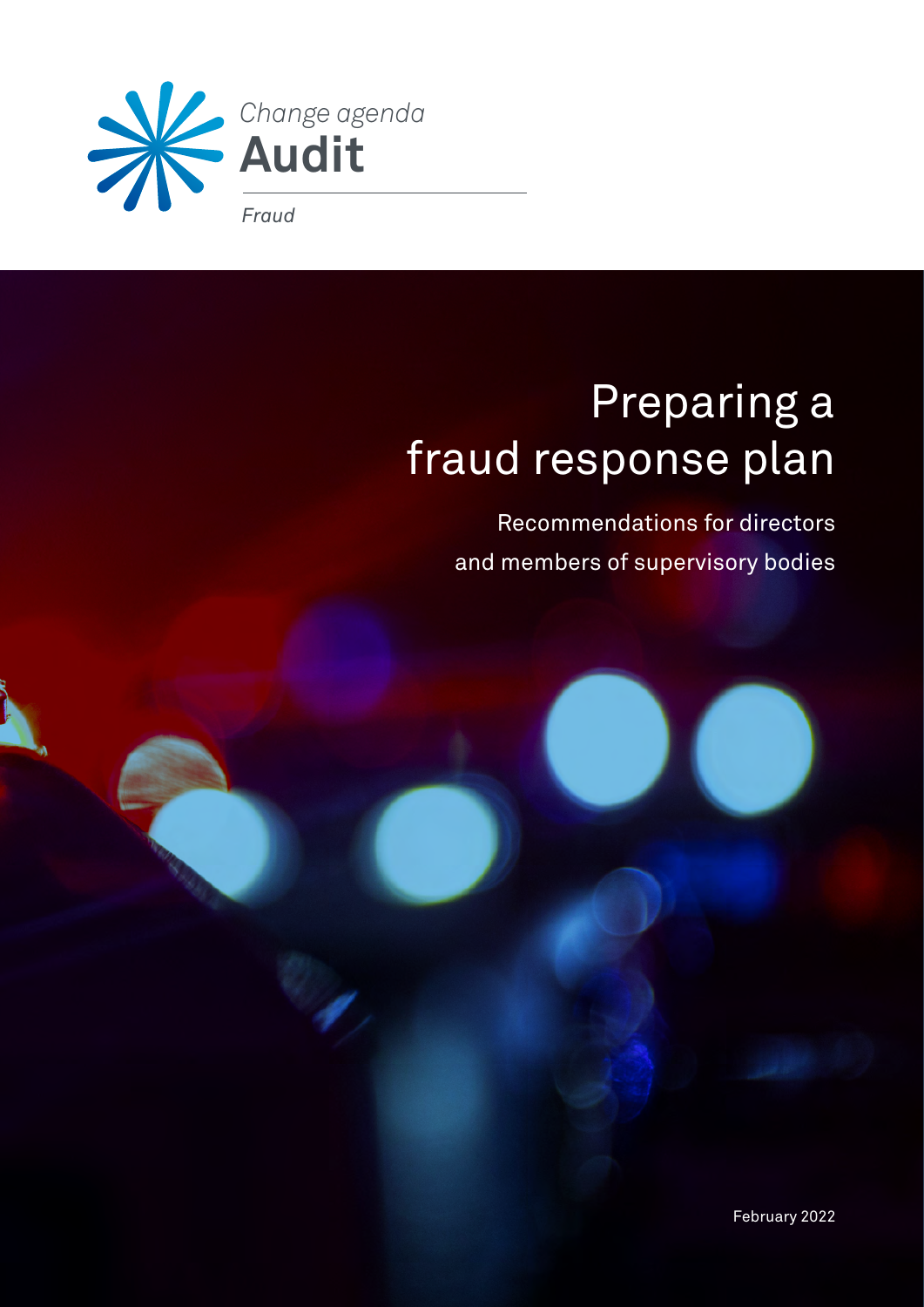This document contains bookmarks and hyperlinks.

 $\Box$ Adobe Acrobat bookmarks - key combination "Ctrl-b"

text is an internal document link or external hyperlink



#### About this publication

This document is a publication of the Royal Netherlands Institute of Chartered Accountants (Koninklijke NBA). The content has been created at the initiative of the Public Interest Steering Committee under the responsibility of the Fraud Work Group.

#### © 2022 Koninklijke NBA

Nothing in this publication may be reproduced, stored in a computerised database or published in any way, shape or form without prior written permission.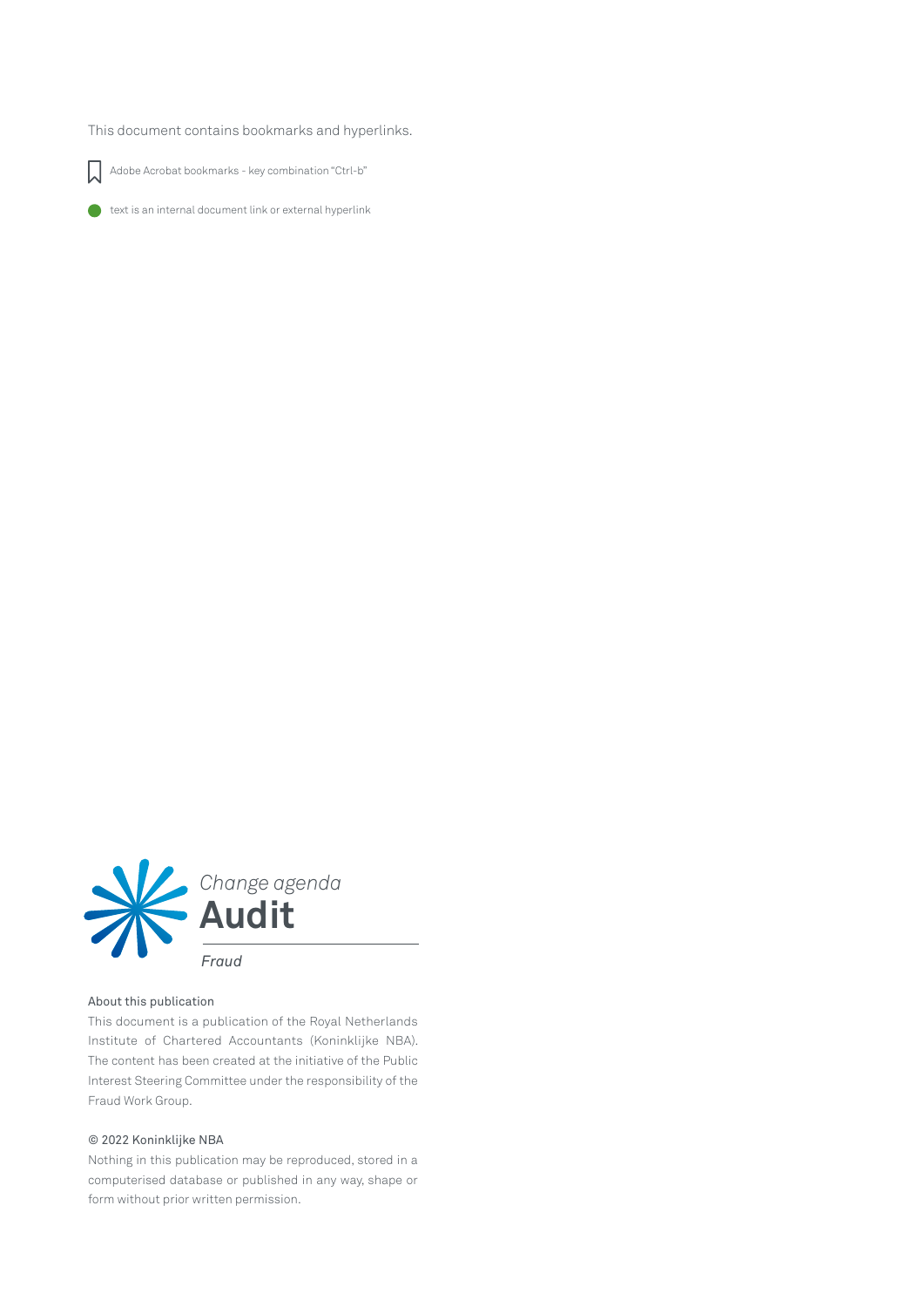## **Contents**

| $\label{eq:1} \vspace{-0.1cm} \textbf{For} \textbf{word} \textcolor{red}{\textbf{1}} \textcolor{red}{\textbf{1}} \textcolor{red}{\textbf{1}} \textcolor{red}{\textbf{1}} \textcolor{red}{\textbf{1}} \textcolor{red}{\textbf{1}} \textcolor{red}{\textbf{1}} \textcolor{red}{\textbf{1}} \textcolor{red}{\textbf{1}} \textcolor{red}{\textbf{1}} \textcolor{red}{\textbf{1}} \textcolor{red}{\textbf{1}} \textcolor{red}{\textbf{1}} \textcolor{red}{\textbf{1}} \textcolor{red}{\textbf{1}} \textcolor{red}{\textbf{1}}$ |                                                                                                           |  |
|---------------------------------------------------------------------------------------------------------------------------------------------------------------------------------------------------------------------------------------------------------------------------------------------------------------------------------------------------------------------------------------------------------------------------------------------------------------------------------------------------------------------------|-----------------------------------------------------------------------------------------------------------|--|
| $\begin{minipage}[c]{0.9\linewidth} \begin{minipage}[c]{0.9\linewidth} \begin{minipage}[c]{0.9\linewidth} \begin{minipage}[c]{0.9\linewidth} \end{minipage}[c]{0.9\linewidth} \end{minipage}[c]{0.9\linewidth} \begin{minipage}[c]{0.9\linewidth} \begin{minipage}[c]{0.9\linewidth} \end{minipage}[c]{0.9\linewidth} \end{minipage}[c]{0.9\linewidth} \end{minipage}[c]{0.9\linewidth} \begin{minipage}[c]{0.9\linewidth} \begin{minipage}[c]{0.9\linewidth} \end{minipage}[c]{0.9\linewidth} \end{minipage}[c]{0$       |                                                                                                           |  |
|                                                                                                                                                                                                                                                                                                                                                                                                                                                                                                                           |                                                                                                           |  |
|                                                                                                                                                                                                                                                                                                                                                                                                                                                                                                                           |                                                                                                           |  |
|                                                                                                                                                                                                                                                                                                                                                                                                                                                                                                                           |                                                                                                           |  |
|                                                                                                                                                                                                                                                                                                                                                                                                                                                                                                                           |                                                                                                           |  |
|                                                                                                                                                                                                                                                                                                                                                                                                                                                                                                                           |                                                                                                           |  |
|                                                                                                                                                                                                                                                                                                                                                                                                                                                                                                                           | 5. (Temporary) measures prior to and during the fraud investigation in respect of the parties involved 16 |  |
|                                                                                                                                                                                                                                                                                                                                                                                                                                                                                                                           |                                                                                                           |  |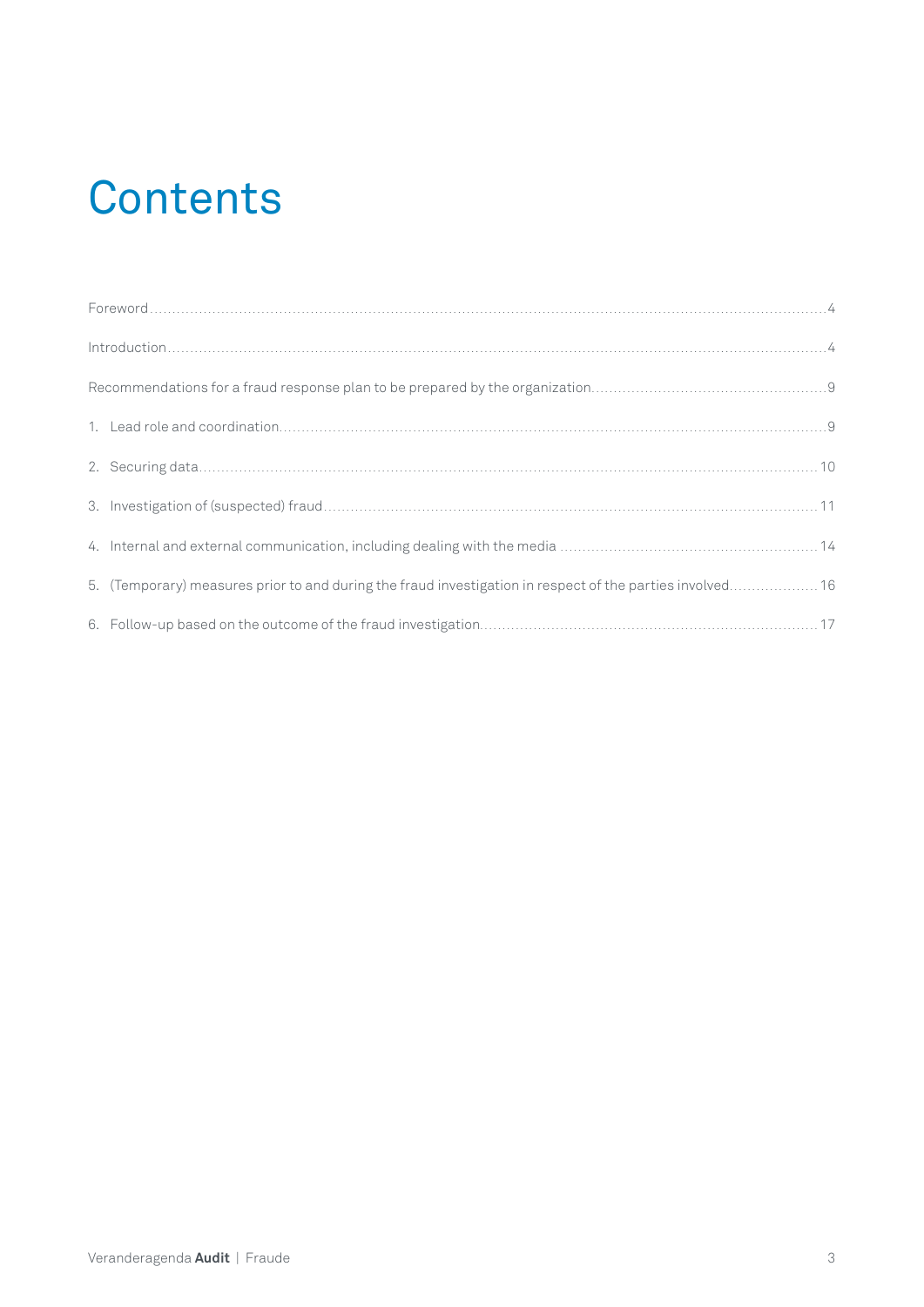#### Foreword

Fraud is a significant social problem that has a severe and adverse financial impact on citizens, organisations and the government. Fraud occurs in both small and large organisations. In addition to causing financial damage, fraud can prevent you from achieving your business goals and jeopardise the going concern of your organisation. In addition, fraud damages the integrity of your organisation and may potentially have a detrimental effect on your organisation's image.

So what should you do if your organisation is confronted by a case of (suspected) fraud? A situation that often involves strong emotions, uncertainty or even panic. A fraud response plan that has been prepared in advance by the organisation can help. This brochure contains useful recommendations to help organisations draft a fraud response plan. A combination of a roadmap and an action plan, which indicates how you can act as a director or member of a supervisory body in the event of suspected fraud. A plan of this nature helps you act appropriately and expeditiously to minimise damage to the organisation, in all its forms. The Fraud Work Group's objective in publishing this brochure is to provide recommendations to directors and members of supervisory bodies on how to draw up a fraud response plan.

However: prevention is better than cure. So, in addition to this NBA brochure, the Work Group has published a second NBA brochure called "Fraud Risk Management, Recommendations for directors and members of supervisory bodies." As a director or member of a supervisory body, you can use the recommendations on fraud risk management to concretely implement risk management, and prevent and detect fraud and corruption within your organisation. The recommendations also help you engage in frank and open discussion with your accountant.

The Work Group hopes that more effective collaboration between directors, members of supervisory bodies and accountants in respect of fraud risk management and fraud response will more frequently prevent fraud within organisations, and lead to early detection and an adequate response.

Both brochures have been written in collaboration with more than 60 stakeholders, including a large number of interest groups, directors, supervisory bodies and shareholders of both small and large organisations.

The Fraud Work Group is very grateful to all stakeholders for the input they provided as we prepared the recommendations in both brochures.

Thank you for your contribution. Fraud Work Group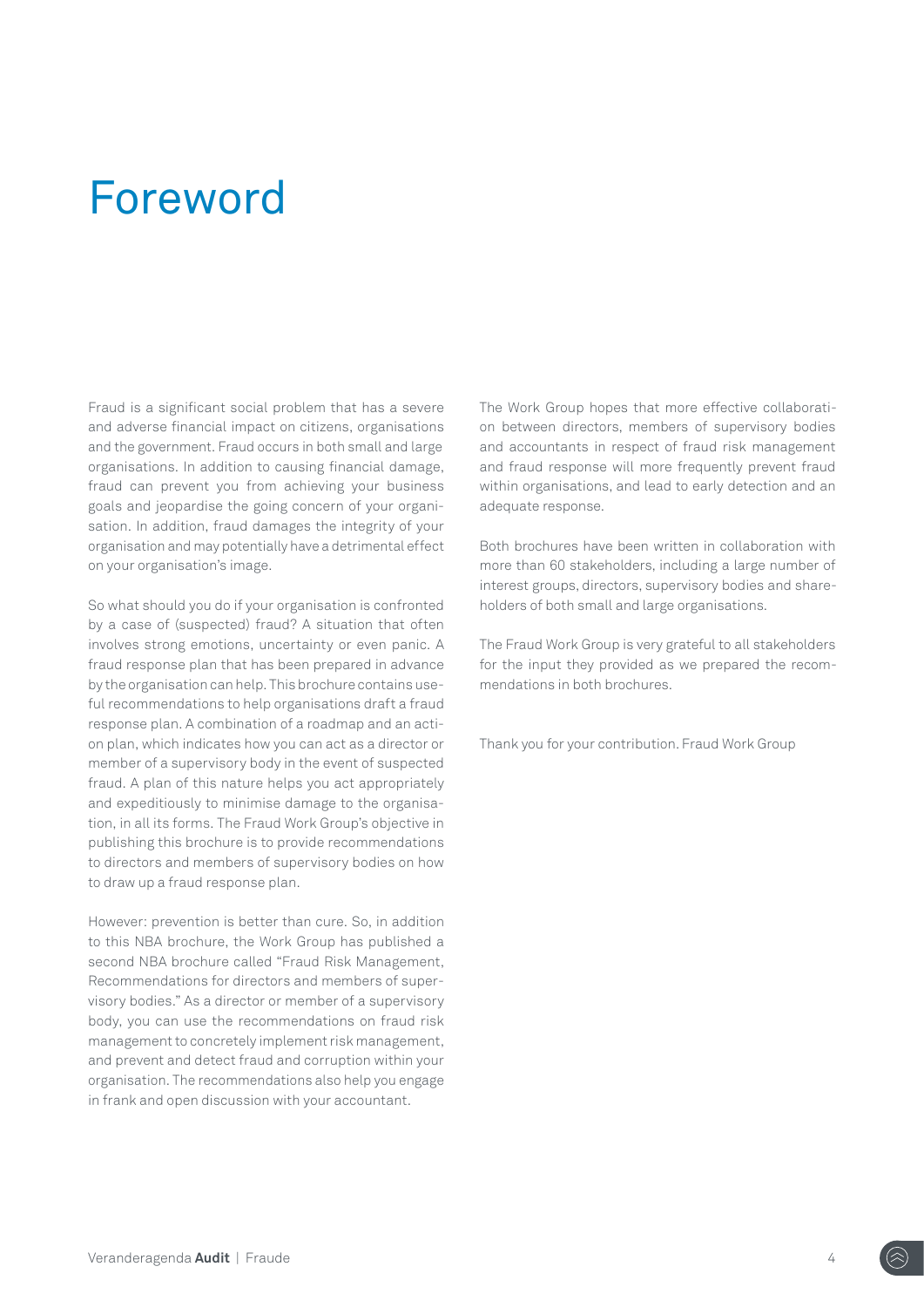*What should you do if your organisation is confronted by a case of (suspected) fraud? A situation that often involves strong emotions, uncertainty or even panic. A fraud response plan that has been prepared in advance by the organisation can help.*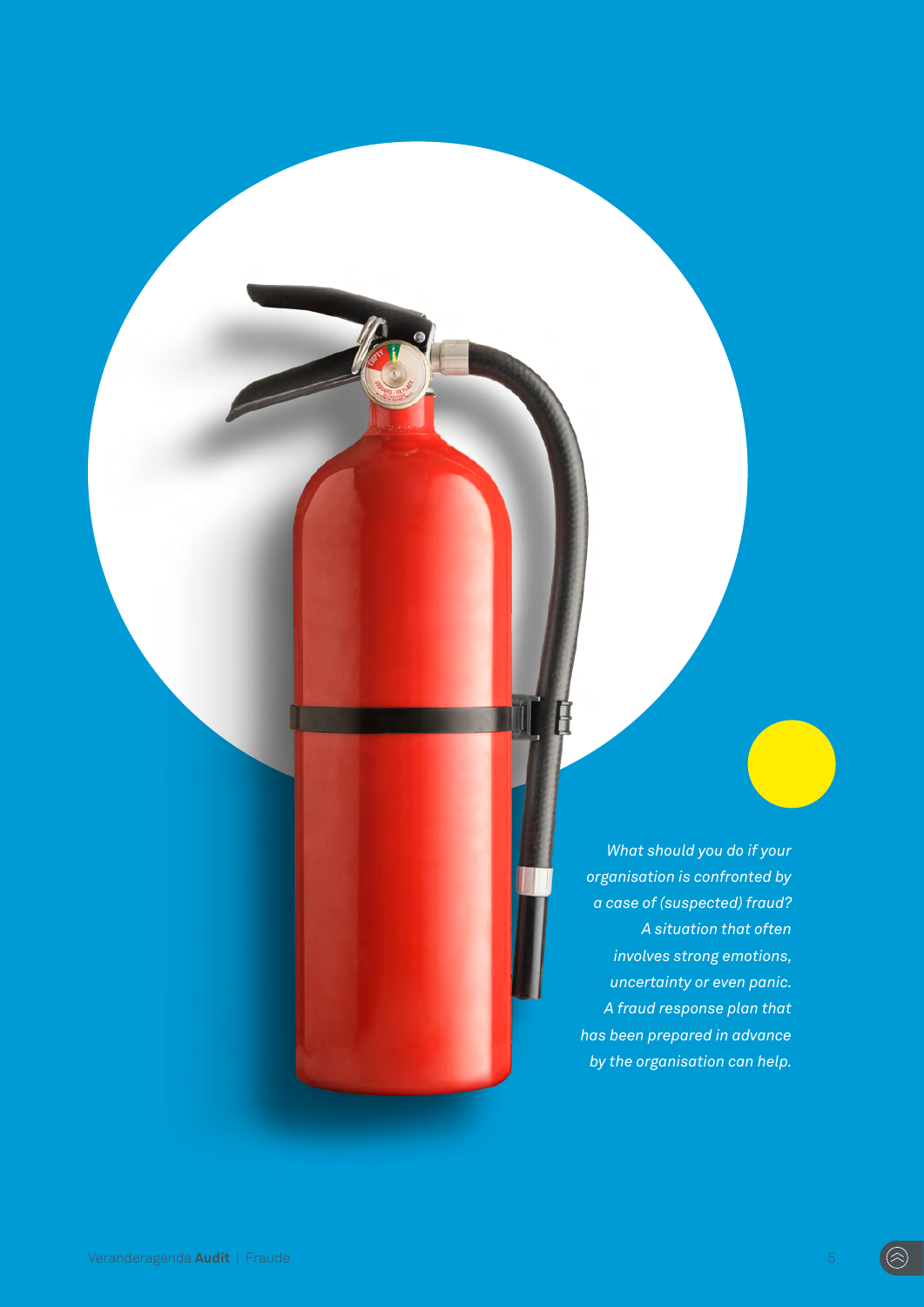### Introduction

Financial-economic crime, including fraud, is a significant social problem that can have a severe and adverse financial impact on citizens, organisations and the government. Fraud involves: 'the act of intentionally misleading somebody to obtain an unlawful or illegal advantage.' Many organisations endeavour to prevent fraud, however, because fraud always involves intentional misrepresentation, it is difficult to prevent and detect.

What should you do if things go wrong, or put another way, how should you act when you suspect fraud? Organisations are usually not yet sufficiently prepared for dealing with (suspected) fraud. Obviously, outside specialists can provide assistance. However, the organisation's interests are best served by retaining control over the procedure to the greatest extent possible. A fraud response plan helps you achieve this. A plan of this type helps you answer specific questions such as: In other words, a roadmap of sorts. How you use it differs from case to case. In this brochure, we provide recommendations on how to prepare a fraud response plan, in the knowledge that such a plan need not include detailed elaboration. The situations that occur in practice are unpredictable and an organisation needs to have the freedom required and be prepared to respond appropriately to the case in question, even if that means deviating from the steps outlined in a fraud response plan.

In other words, a fraud response plan is primarily a tool that provides recommendations for the organisation in the form of an adequate and process-oriented approach to investigating suspected fraud, following up on findings and resolving the matter. All with the objective of minimising damage to the organisation and its stakeholders

*What is expected of an organisation when fraud is suspected?* 

*What actions can the organisation take?*

*Which parties can you involve when addressing the matter?* 

*Which parties should be informed?*

*What approach should be adopted in respect of those believed to be involved?* 

*Who investigates the case of suspected fraud?*

*Who assumes the lead role and coordinates follow-up and resolution of the case of suspected fraud on behalf of the organisation?*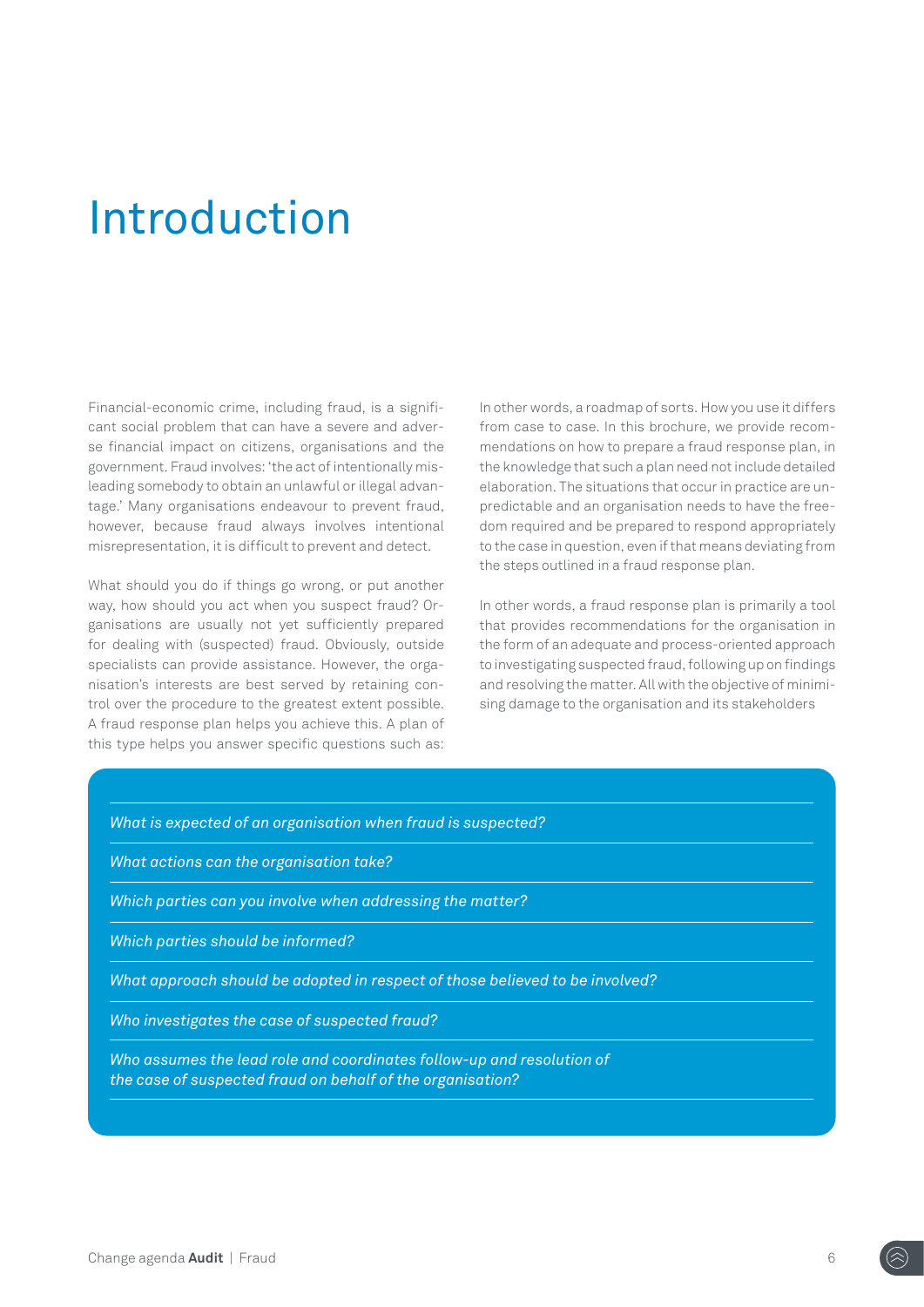## Recommendations for a fraud response plan to be prepared by the organization

The recommendations for preparing a fraud response plan are grouped in six focal areas:

| 1. | Lead role and coordination                                                                          |
|----|-----------------------------------------------------------------------------------------------------|
| 2. | Securing data                                                                                       |
| 3. | Investigation of (suspected) fraud                                                                  |
| 4. | Internal and external communication, including dealing with the media                               |
| 5. | (Temporary) measures prior to and during the fraud investigation in respect of the parties involved |
| 6. | Follow-up action based on the outcome of the fraud investigation                                    |

In addition to management, employees can also be involved in the fraud response procedure, in the lead role, for example, or as a coordinator. Recommendations are also made to the supervisory body. All the recommendations are appropriate to the role and duties of directors, the employees involved, or the members of supervisory bodies.

Adequate fraud response is important for every organisation and the recommendations are based in part on international standards, including the COSO Fraud Risk Management Guide and the EU Whistleblowing Directive.

As a member of a supervisory body, you can actively monitor management's implementation of the recommendations and provide substantive input where necessary and possible. Not all organisations have a supervisory body. If your organisation does not have one, you may be able to implement the recommendations in an alternative manner as a director or have them implemented by a different body within your organisation.

The recommendations are relevant to all organisations, regardless of size. But, obviously, they must be implemented specifically, taking into account the complexity and size of the organisation.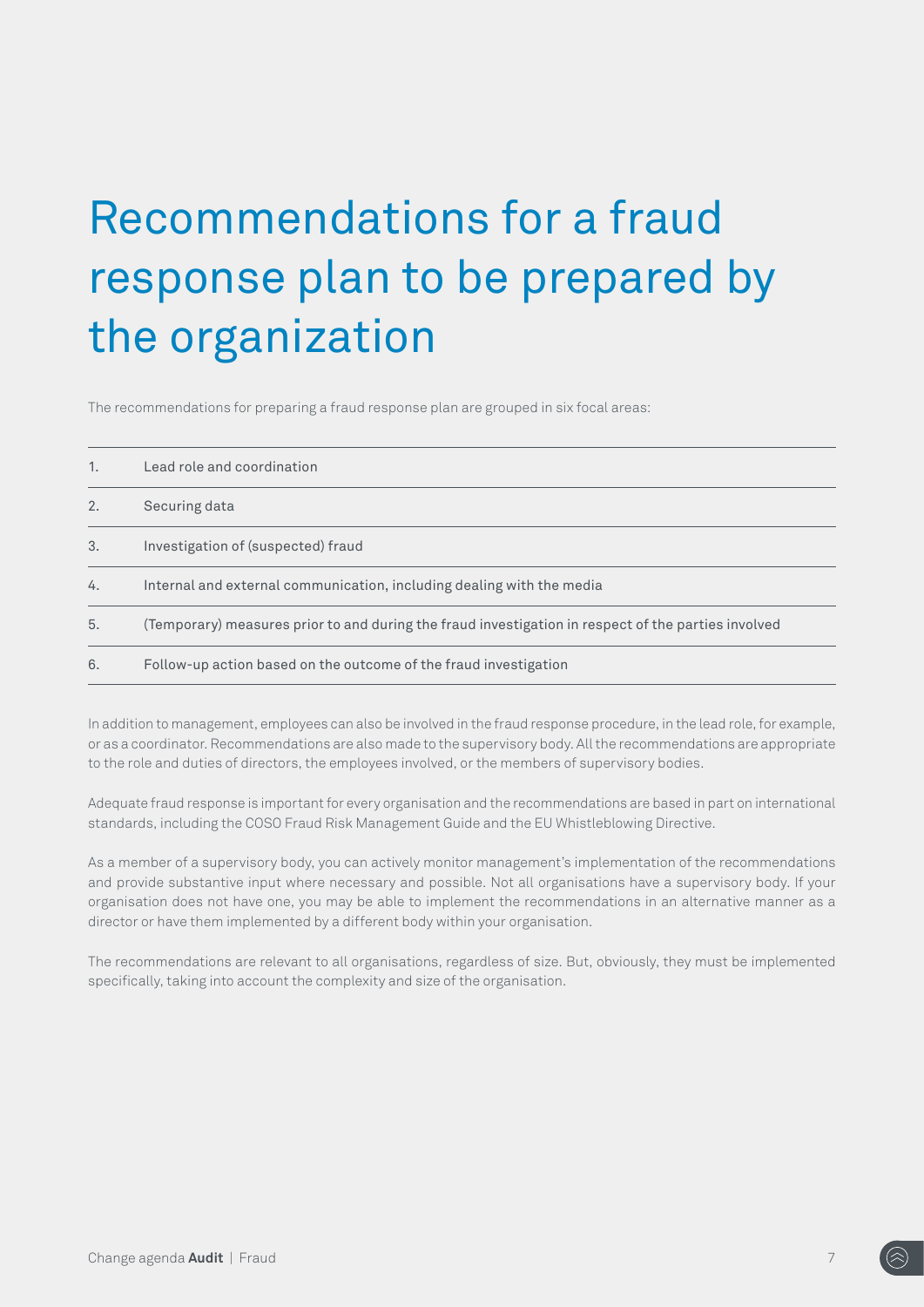### 1. Lead role and coordination

Acting quickly and appropriately when fraud is suspected is crucial. Often an impasse arises when it is not immediately clear who will assume the lead role and coordinate follow-up actions and resolution in a case of suspected fraud. Clarify this in advance and document the agreed approach and responsibilities in the fraud response plan, including who specifically does what. Think of the fraud response plan as a guideline that can be flexibly applied to any situation.

- 1. As management, in consultation with the supervisory body, formulate and document agreements on who will assume the lead role and coordinate follow-up actions and the resolution of a case of suspected fraud involving employees (employee fraud) and a case of suspected fraud involving management/the executive board (management fraud).
- 2. As management, in consultation with the supervisory body, formulate and document agreements about who will assume the lead role and coordinate actions, and describe the procedure to follow in the event of a reported issue (submitted by a whistleblower), as well as how to communicate with and protect the whistleblower/person submitting the report.
- 3. Ensure that the person who assumes the lead role and arranges coordination has an adequate mandate and powers to take action when following up on and resolving cases of both suspected employee fraud and suspected management fraud. In the event of suspected management fraud, the supervisory body assumes the lead role and coordinates in this regard.
- 4. Make agreements and stipulate that the supervisory body must be informed immediately in situations of suspected management fraud. As part of this process, additionally consider the importance of and need for external notifications; to external supervisory bodies, for example, or customers and suppliers when corruption is suspected.
- 5. Ensure that the person who assumes the lead role and arranges coordination is given sufficient time and resources to adequately follow up on suspected fraud and can rely on assistance from within the organisation if required.
- 6. Involve the supervisory body in drafting a fraud response plan and establish reporting lines to keep the supervisory body informed. The supervisory body plays a leading role in determining these reporting lines.
- 7. As management, accept responsibility for drawing up the fraud response plan and approve it.
- 8. When fraud is suspected, inform the accountant at the earliest possible stage.
- 9. Inform the accountant about the fraud response plan and put fraud on the agenda for the periodic meetings between management, the supervisory body and the accountant.
- 10. Agree with the accountant how and by whom within the organisation or supervisory body the accountant is informed of a case of suspected fraud (employee fraud, management fraud, etc.).
- 11. Make concrete agreements with the internal audit team (if applicable) about their role in fraud investigations to clarify if and how internal auditors can provide support. Internal auditors have a good understanding of the organisation and control environment, including cultural and behavioural aspects.
- 12. If fraud is suspected, involve an appropriately qualified lawyer at the earliest possible stage and seek his/her advice regarding the next steps the organisation should take.
- 13. Formulate and document agreements regarding which authorities and external parties will cooperate from which time and in which way.
- 14. Formulate and document agreements about the time when and manner in which the organisation cooperates with investigative bodies (such as the Fiscal Intelligence and Investigation Service, the police and the Public Prosecution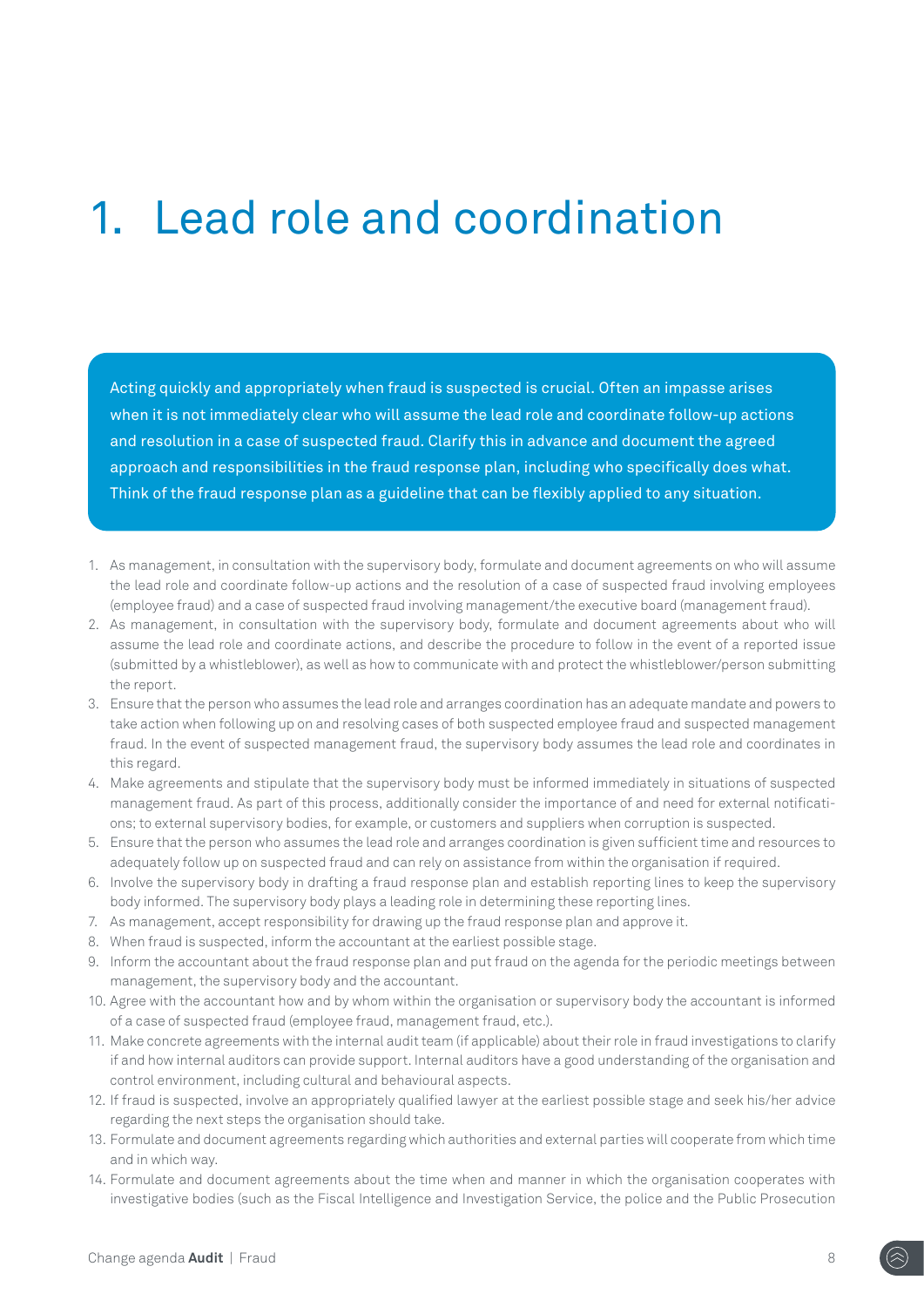#### 2. Securing data

When fraud is suspected, it is important to take action to secure the organisation's data. The objective is to prevent the deletion or disappearance of information that is important to the investigation, or the loss of meaningful evidence. Clarify this in advance and document the agreed approach and responsibilities in the fraud response plan, including who specifically does what.

Service) and/or external supervisory bodies (such as the AFM and DNB), and the insurance company. Seek advice from a knowledgeable legal professional in this respect.

- 1. Prevention is better than cure: set up data management in the organisation in such a way that specific (fixed) procedures can be triggered in the event of suspected fraud. To do this, create the required roles and assign relevant responsibilities within the organisation.
- 2. Make agreements on procedures for securing data with the external IT service provider (if data is stored in the cloud with an external IT service provider).
- 3. When fraud is suspected, secure data (digital information and printed data) as early as possible to prevent data loss. And consider whether employees who are suspected of possible involvement in fraud should be immediately denied access to the systems.
- 4. Explain at the earliest possible stage the purpose of any investigation into secured data (digital information and printed data). This ensures - as much as is reasonably possible - that the organisation can apply the principles of proportionality and subsidiarity early on when securing data.
- 5. The applicable laws and regulations regarding personal data protection must be complied with when securing data.
- 6. When securing data, external specialists can be brought in who, possibly in collaboration with the organisation's IT staff, carry out the tasks required to secure the data and transfer it to a secure environment. Have this work done by appropriately trained specialists who know how to maintain the authenticity and integrity of the data when securing it.
- 7. In addition to digital information and printed data (workplace research), specific items of hardware, such as laptops, mobile phones, cameras, data carriers, printers, etc. should also be secured. Make agreements in this respect and document them.
- 8. Take action to ensure that a working backup functionality is set up for the (financial) administration and email correspondence, together with an export function for retrieving mutations and metadata associated with those mutations. Ask your software vendor about this.
- 9. Take action to ensure that the organisation has access at all times to reliable records relating to its historical payment transactions. Organise this in advance and not just when fraud is suspected. Check this point with your banks and financial institutions.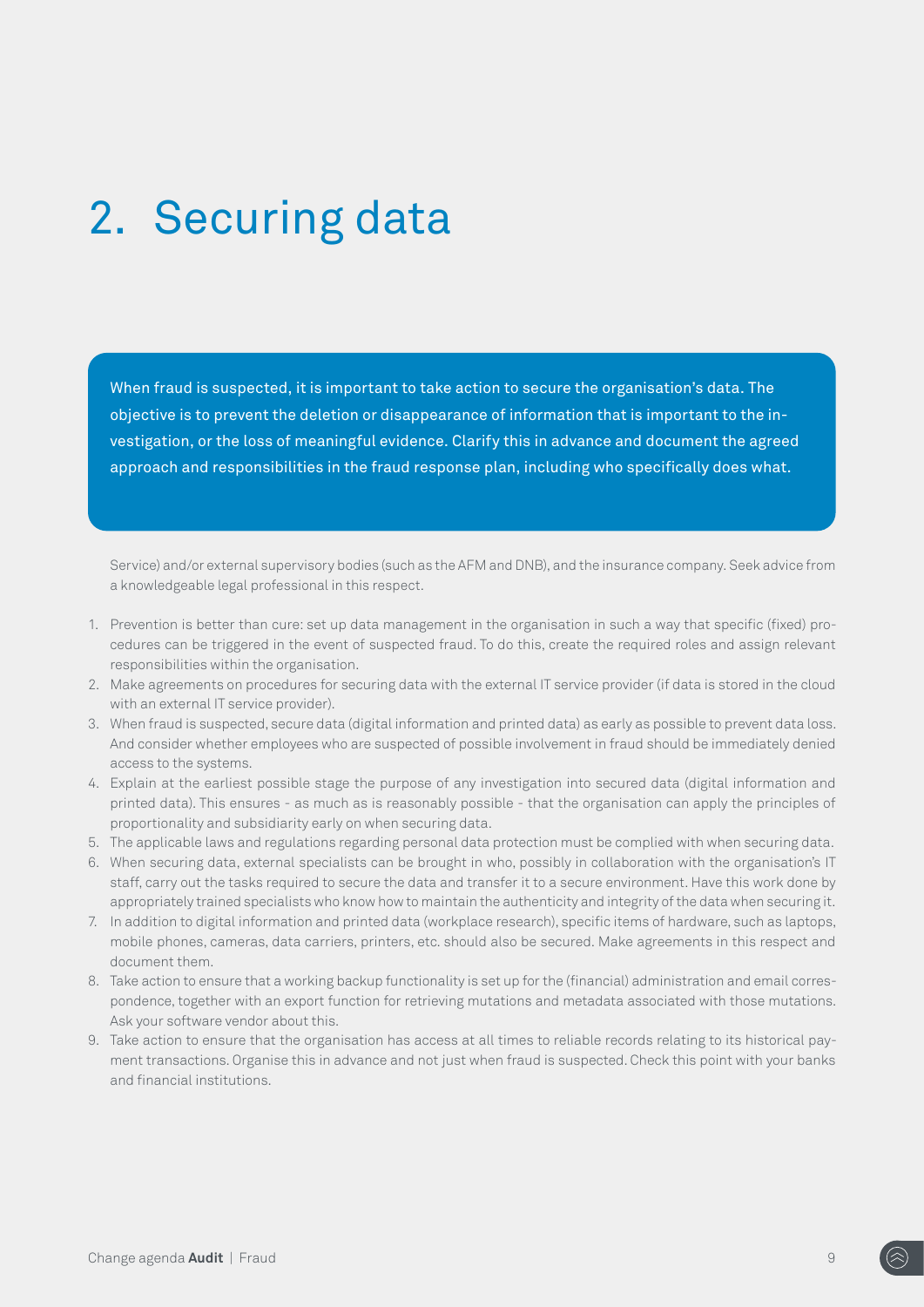## 3. Investigation of (suspected) fraud

An investigation into a case of (suspected) fraud sometimes has a major impact on and consequences for the organisation, the person suspected of fraud and also the person who reported the matter. So an investigation of this nature must be conducted with extreme care. Suspected fraud can be reported in many ways, i.e. via a whistleblower policy or via a hotline. Make sure in advance that clear agreements are made about the action to be taken and document them in the fraud response plan.

- 1. Ensure adequate protection for the whistleblower before having the report assessed for validity and authenticity (orientation phase). Also, take all possible action to keep secret the identity of the whistleblower.
- 2. If, on completion of the orientation phase, the report provides sufficient grounds and justification for suspecting fraud, formulate an investigative objective. What does the organisation want to achieve with the investigation? In doing so, also consider possible legal steps that can be initiated after completing the investigation.
- 3. Inform the accountant prior to formulating the investigative objective. Give the accountant the opportunity of providing input on the investigative objective, scope, and breadth of the fraud investigation that is to be conducted.
- 4. Limit the number of people who know about the situation (circle of trust) to the minimum possible.
- 5. In the event of suspected management fraud, the supervisory body should be mandated to consult or engage a lawyer other than the in-company lawyer, or the normal lawyer who defends the interests of the organisation's directors, in order to ensure impartiality. This mandate should be provided for in the fraud response plan in advance.
- 6. Consider having the (fraud) investigation conducted by an investigation team that specialises in and is therefore qualified in this area, or by external fraud investigators (e.g. a forensic accountant, a firm of investigative consultants, a certified fraud examiner, or other specialists). If fraud of some magnitude that has an impact on the organisation is suspected, engaging independent investigators is essential to ensure that the results can be used in any subsequent legal procedure.
- 7. Also involve one or more lawyers, who specialise in the relevant areas of law (usually labour law, corporate law/civil law and/or financial economic criminal law) in the (fraud) investigation, as they can give the organisation appropriate legal advice and initiate action prior to, during, or after the investigation.
- 8. Ensure that the fraud investigation team can work in offices and systems (or parts of systems) that are not accessible to others.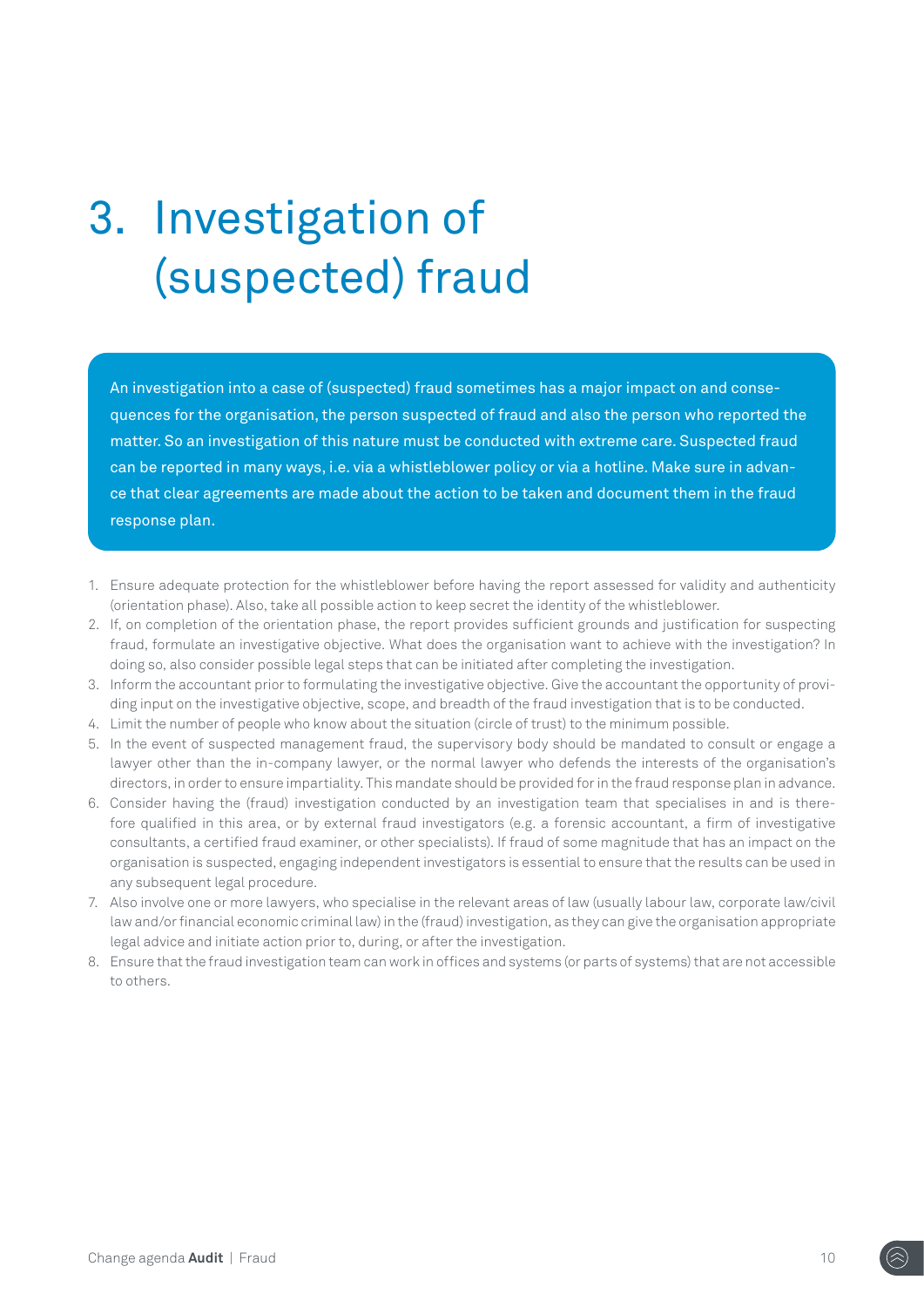# 4. Internal and external communication, including dealing with the media

The follow-up on and resolution of a case of suspected fraud is an emotional roller-coaster and has a major impact on an organisation So it is crucially important to ensure that a case of suspected fraud is handled confidentially until decisions are made about the content and form of internal communications (e.g. to employees) and any external communications (media and other external parties). Make agreements and establish procedures and responsibilities in the fraud response plan.

- 1. If fraud is suspected, ensure that management and/or the supervisory body are notified as soon as possible.
- 2. Ensure that a case of suspected fraud is handled confidentially. Only make information available when the line of communication is clear. This applies to both internal and external communication.
- 3. Draw up a press release for external communication in good time and agree the contents with the investigators. Involve an (external) lawyer in this process.
- 4. In serious cases that may negatively impact the organisation's image, consider involving internal or external communications professionals.
- 5. In general internal communications, do not provide any more information than necessary and simply outline the procedure for responding to a case of suspected fraud. This approach is designed to avoid unrest in the organisation.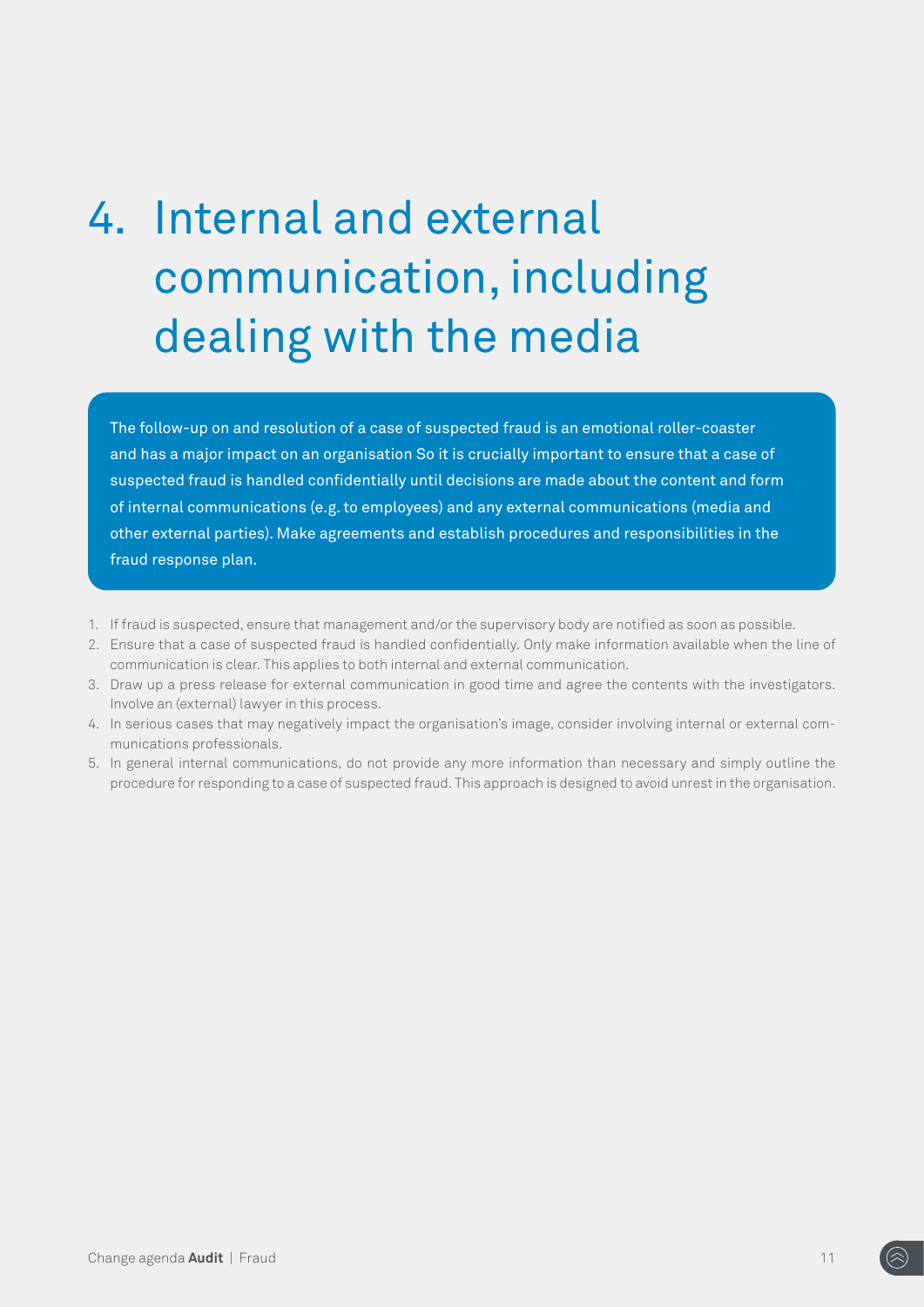# 5. (Temporary) measures prior to and during the fraud investigation in respect of the parties involved

An investigation into a case of (suspected) fraud and action taken prior to and during the investigation have a major impact on those involved. This calls for meticulous procedures, especially as there is often only a suspicion of fraud in the initial phase and the evidence is not yet irrefutable. Document these agreements and procedures in the fraud response plan and also inform employees about them.

- 1. Treat all those who are suspected of involvement in the case of fraud fairly and respectfully.
- 2. Agree what (temporary) measures should be implemented against employees involved in an investigation. And communicate these measures internally among the employees.
- 3. Always seek legal advice on possible implications under employment law when implementing (temporary) measures against employees and directors.
- 4. Include a clause in employment contracts that requires employees to cooperate with investigations initiated by the organisation's management.
- 5. Ensure that the investigation team can work in offices and systems (or parts of systems) that are not accessible to others.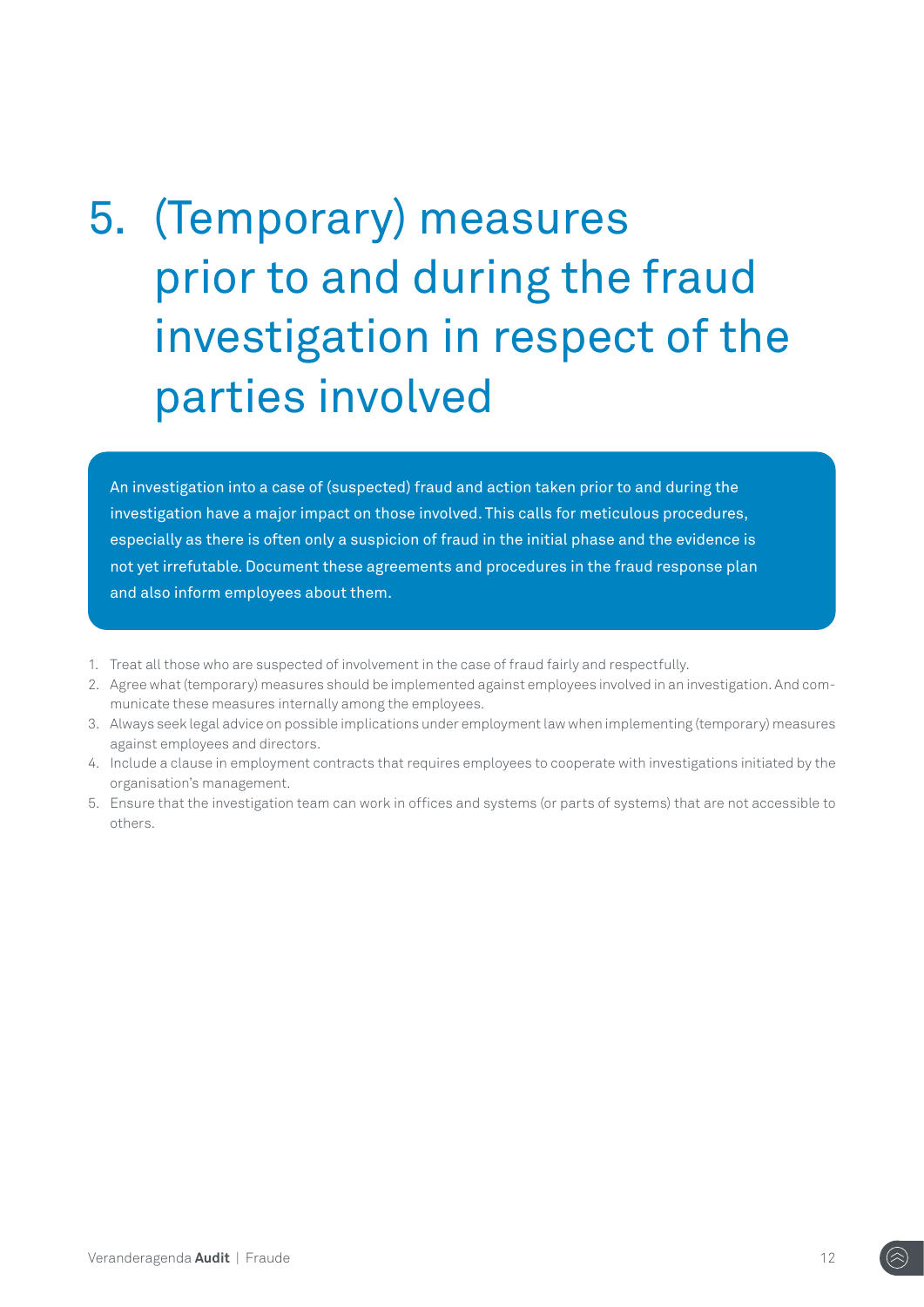# 6. Follow-up actions based on the outcome of the fraud investigation

On completion of the fraud investigation, the investigators produce a report of their findings. The competent management or - in the case of management fraud - the supervisory body determines what subsequent steps should be taken based on this outcome. If necessary and where applicable, advice on this matter is sought from the legal department, compliance department, internal audit department, HRM department and/or an external lawyer.

Procedures and agreements relating to follow-up actions based on the results of the investigation and the subsequent steps are an important part of the fraud response plan. This involves determining whether and to what criminal authority the matter should be reported, what official bodies should be informed pursuant to the organisation's reporting obligations, etc. Identifying and documenting these matters beforehand ensures both timely action and avoids possible oversights.

- 1. Formulate and document agreements about which individuals within the organisation are involved in determining what concrete action needs to be taken following completion of the fraud investigation. For example, an (employment) lawyer, HRM, the compliance department, the competent management.
- 2. Formulate and document who will engage an (external) lawyer and when for the purpose of advising on measures to be implemented based on the subsequent steps after completion of the fraud investigation. Action may need to be taken at an earlier stage during the investigation; suspending employees, for example, or seizing evidence.
- 3. Consider and identify the cases in which the organisation should report the matter to a criminal authority or notify investigative agencies and document this in the plan.
- 4. Identify the organisation's reporting obligations to external bodies (such as the AFM and DNB) pursuant to laws and regulations, or under the Anti-Money Laundering and Anti-Terrorist Financing Act (Wwft), and document them in the fraud response plan.
- 5. In a situation where there is (strong) evidence of fraud, make clear agreements about measures that will be implemented under employment law (such as suspension, removal of an employee from his/her position, withdrawal of specific authorities, dismissal), civil law measures (such as initiating proceedings in order to claim damages), or criminal law measures (such as reporting the employee to the Public Prosecution Service). Also indicate who is involved in this.
- 6. Consider whether, and if so how, the annual accounts should be corrected as a result of the fraud and the remedial action and coordinate this with the accountant.
- 7. Consult with the accountant about the approach and the (minimum) requirements he/she feels necessary for a recovery plan. So that the organisation is well prepared if the suspected fraud is actually proven and a plan of action for recovery (correction) of the fraud and additional measures need to be implemented to prevent any recurrence.
- 8. Ask the accountant to assess the plan of action and determine whether the organisation has adequately implemented the measures included in the plan of action to remediate the case of fraud and prevent its recurrence. Make sure you include both measures that benefit your own organisation, and redress for third parties such as suppliers and customers.
- 9. Consult with the internal audit team about their possible added value looking to the future. Make sure you involve them as critical advisers when designing or changing processes, regulations and control measures. Internal audit, through its organisational sensitivity, is in a position to recognize differences in behaviour and assess possible risks and impacts from within the organisation and take these aspects into account in the (fraud) risk analyses.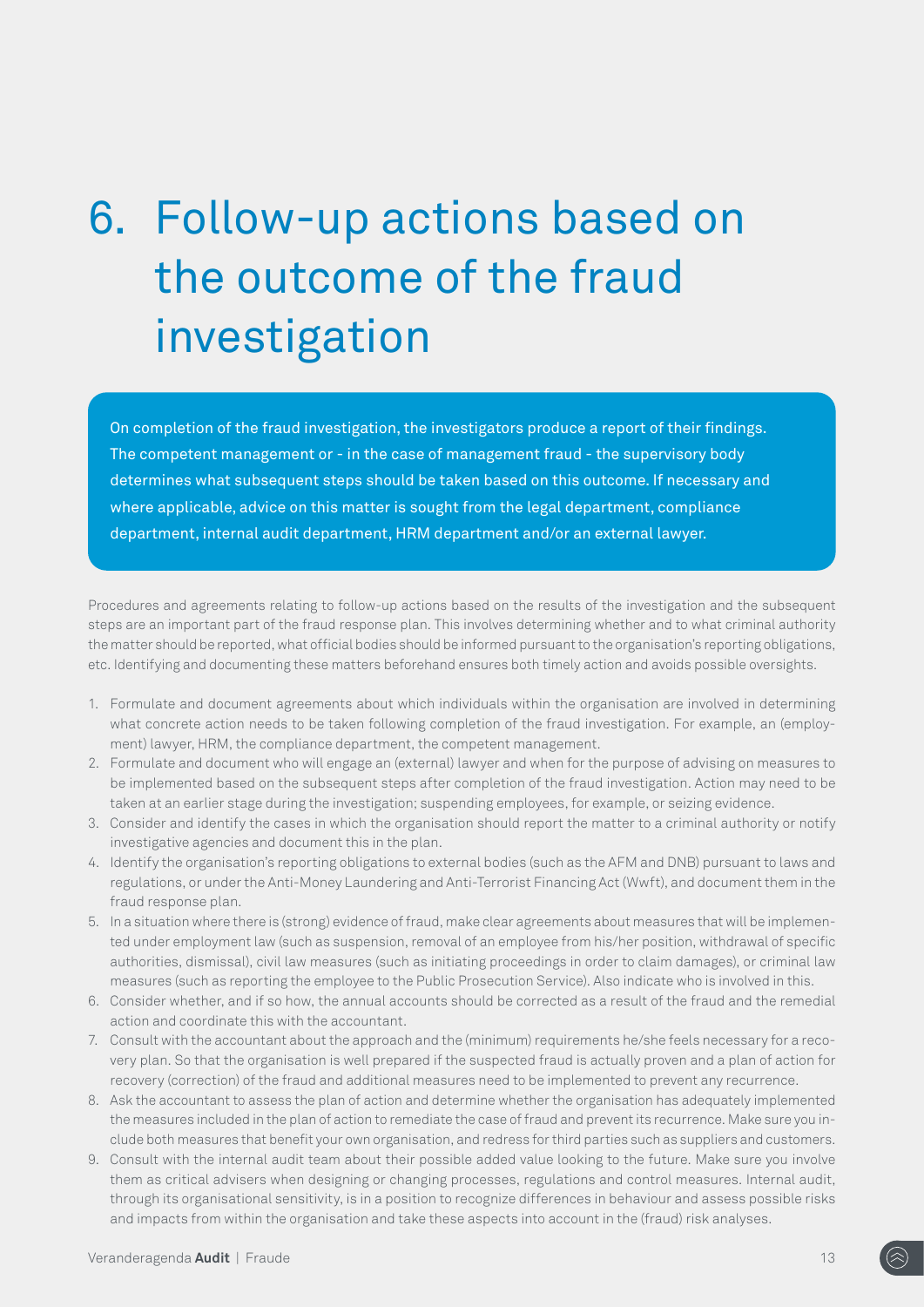

 $\circledcirc$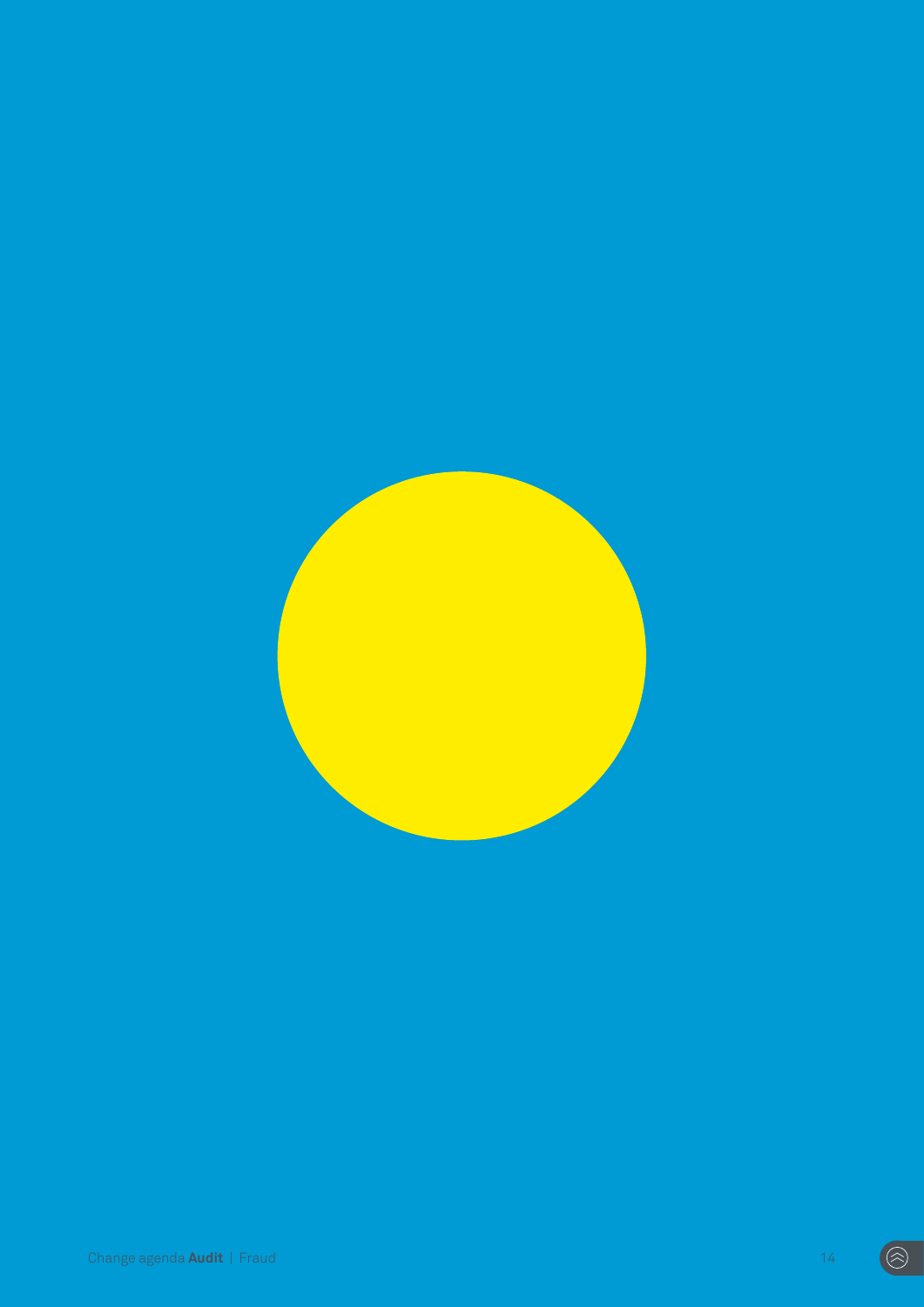$\begin{picture}(20,20) \put(0,0){\line(1,0){10}} \put(15,0){\line(1,0){10}} \put(15,0){\line(1,0){10}} \put(15,0){\line(1,0){10}} \put(15,0){\line(1,0){10}} \put(15,0){\line(1,0){10}} \put(15,0){\line(1,0){10}} \put(15,0){\line(1,0){10}} \put(15,0){\line(1,0){10}} \put(15,0){\line(1,0){10}} \put(15,0){\line(1,0){10}} \put(15,0){\line(1$